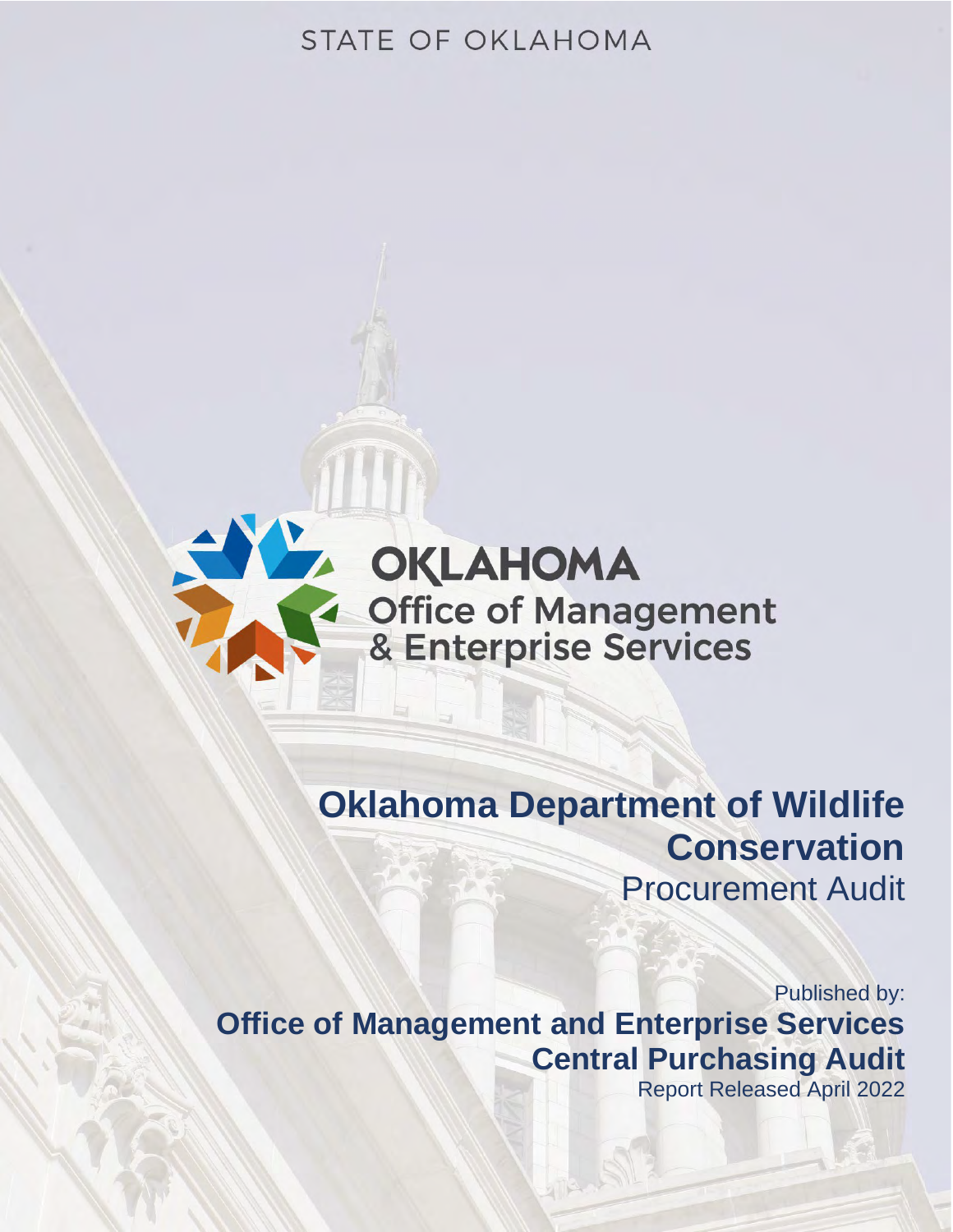

# **Table of Contents**

**Audit Performed by** Caitlyn Walker, CPO, Auditor Emily Taylor, CPO, Auditor

### **Supervised by** Brittany D. Smith, MAFM, CPO, Procurement Audit Team Lead

*This publication is issued by the Office of Management and Enterprise Services (OMES) as authorized by Title 62, Section 34. Copies of the report are not printed. An electronic copy is provided to agency's management and to individuals on the OMES audit report email distribution list. The report is not available through the OMES website. The report is subject to the Oklahoma Open Records Act Title 51, Section 24A. This work is licensed under a Creative Attribution-Noncommercial-NoDerivs 3.0 Unported License.*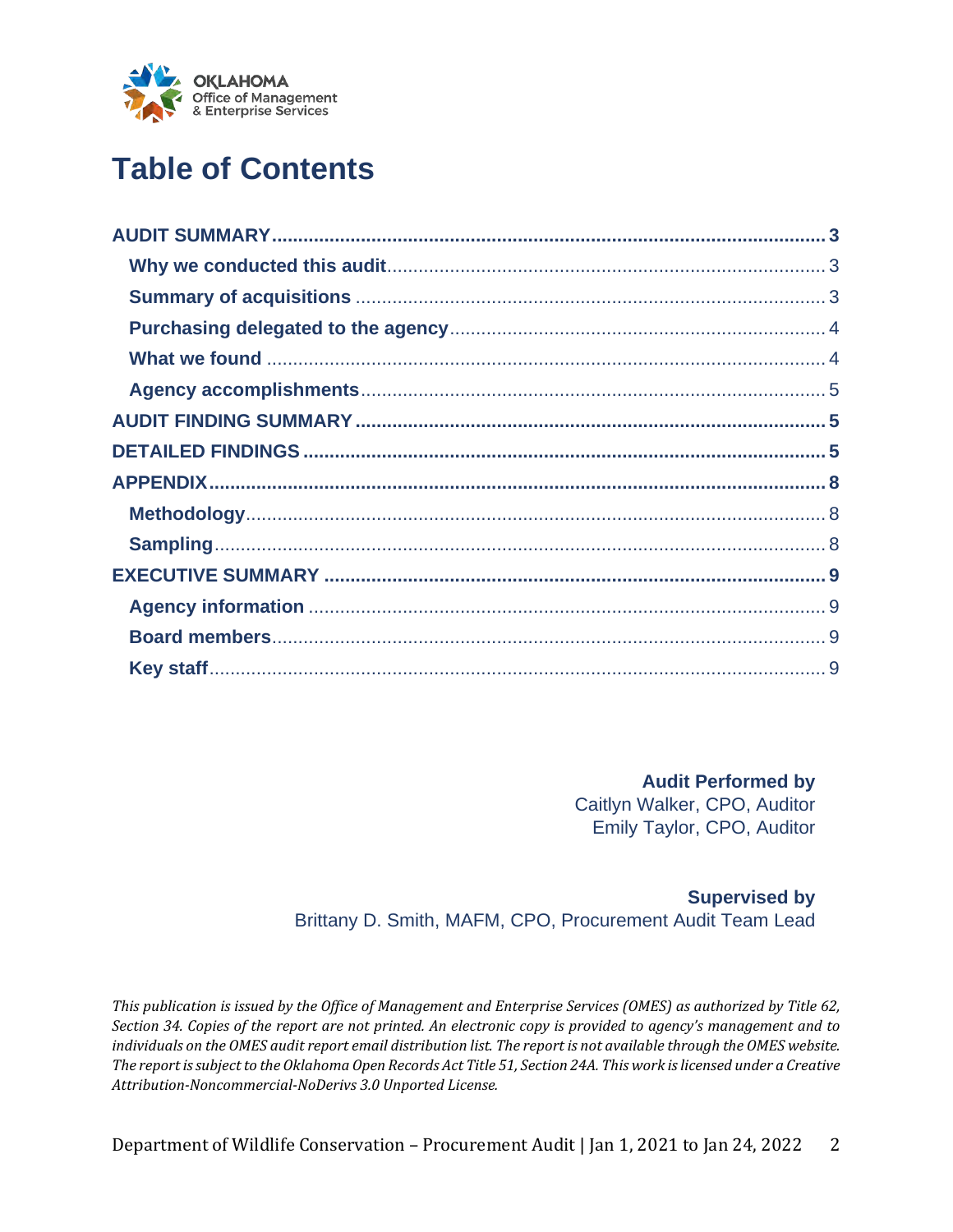

## <span id="page-2-0"></span>**AUDIT SUMMARY**

### **Oklahoma Department of Wildlife Conservation (ODWC)** – Procurement Audit

### <span id="page-2-1"></span>**Why we conducted this audit**

This report provides information on the agency's compliance with the Central Purchasing Act (CPA), Oklahoma Administrative Code 260 §115, the agency's approved internal purchasing procedures, and the strength and execution of the agency's purchasing internal control structure.

### <span id="page-2-2"></span>**Summary of acquisitions**

In total, ODWC processed 1,191 acquisitions during the audit period from January 1, 2021 to January 24, 2022. Acquisitions were obtained by compiling non-cancelled purchase orders, expenditures with no purchase order number, and audit period expenditures on prior-toaudit-period purchase orders totaling \$72,302,536.77. Acquisitions were then separated into the following categories: subject to Central Purchasing Act (CPA); regulated utilities and construction; lease purchases and postage; rent for land and building; government and local subdivisions; and employee related expenses. The agency's acquisitions subject to the Central Purchasing Act totaled \$41,845,643.25. The remaining acquisition categories are not subject to the Central Purchasing Act; therefore, they were not included in the audit. The chart below depicts agency acquisitions by category during the audit period.

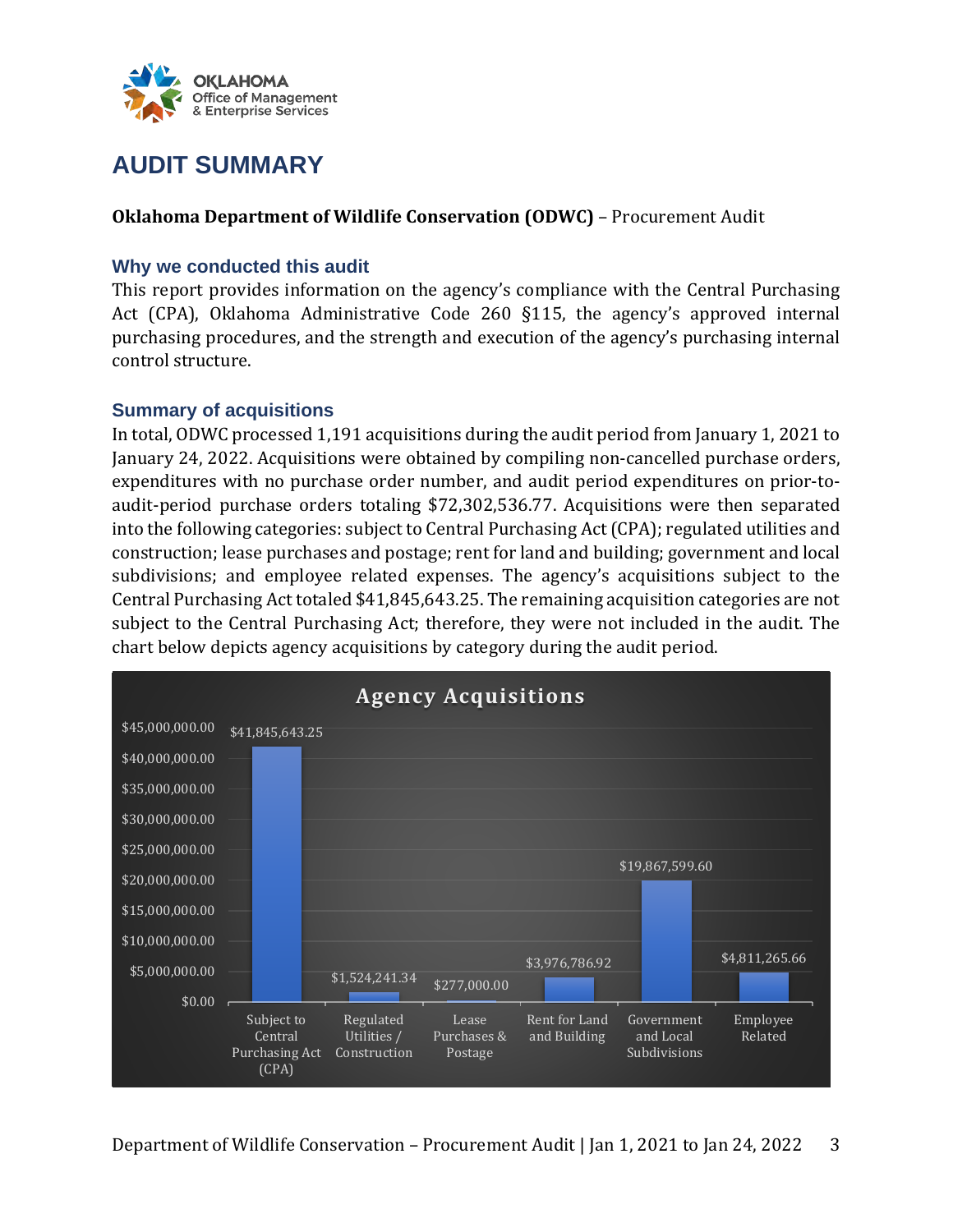

### <span id="page-3-0"></span>**Purchasing delegated to the agency**

The agency's acquisitions subject to the Central Purchasing Act total \$41,845,643.25. The primary focus of our audit was the purchases delegated to the agency through the state purchasing director. The delegated purchases included agency open market acquisitions, service contracts (including Title 18 professional services contracts), sole source/sole brand acquisitions, and fixed rate contracts. The agency's acquisition responsibility for purchases processed in association with the audit period, in accordance with the Central Purchasing Act was \$18,902,635.17. Agency IT acquisitions were immaterial to the acquisition population; therefore, these acquisitions were not tested. This amount does not include purchase card transactions. A separate audit was performed for purchase card transactions. We tested 14% of agency open market acquisitions (53% of open market expenditures). We used the classic variable sampling method to extract a sample of acquisitions from the following threshold categories: \$0 to \$25,000, \$25,000.01 to \$50,000, and greater than \$50,000. The acquisitions performed by the agency in relation to purchases subject to the Central Purchasing Act are categorized in the chart below.



### <span id="page-3-1"></span>**What we found**

Analytical testwork was performed during the planning stage, internal control interviews were completed, and 44 acquisitions were tested against compliance requirements. One formal finding was written, and we have determined that the agency significantly complied with the Central Purchasing Act and the Oklahoma Administrative Code 260 §115.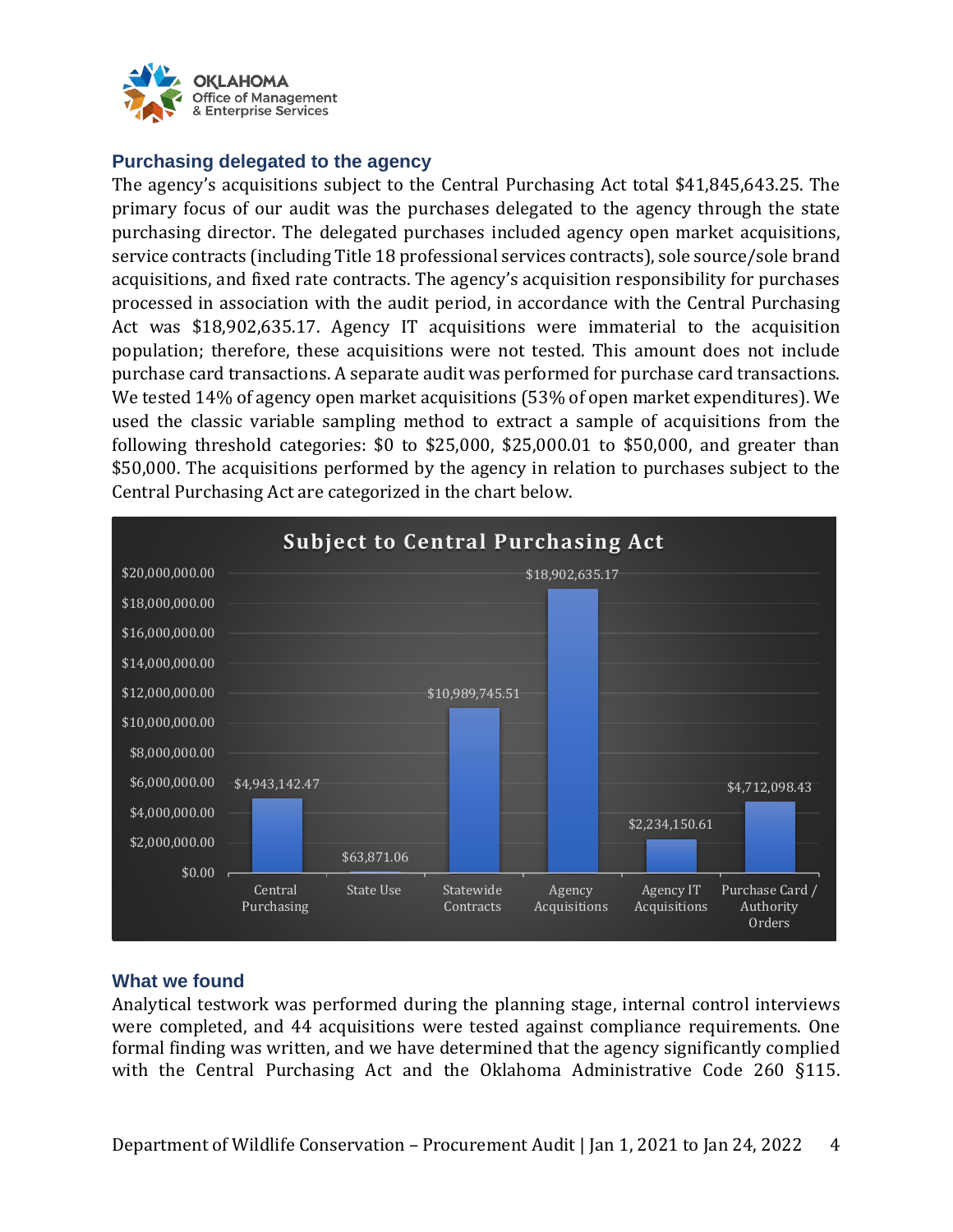

Additionally, we determined that the agency significantly complied with the agency's internal purchasing procedures.

### <span id="page-4-0"></span>**Agency accomplishments**

We would like to commend ODWC for its internal controls and administrative processes throughout the procurement process. During the audit period, the agency has excelled in creating an effective internal requisitions submission and approval process. All purchases require an internal purchasing requisition designed to collect relevant information concerning the purchase request and to ensure the required approvals are obtained by routing the requisition through the appropriate levels of management. This process significantly reduces the risk of prohibited or non-compliant purchases within the agency. Additionally, we commend the agency for their proactivity and willingness to improve their procurement program. The agency has exceptionally responsive and well-organized procurement officers who diligently oversee the program.

### <span id="page-4-1"></span>**AUDIT FINDING SUMMARY**

### **Finding 22-320-01: State Agency Requisitions to OMES Purchasing Division:**

One acquisition file out of one (100% error rate) did not contain the State Purchasing Director's approval for change orders that increased the total contract to an amount greater than the agency's authority order limit of \$50,000.

## <span id="page-4-2"></span>**DETAILED FINDINGS**

### **Finding 22-320-01: State Agency Requisitions to OMES Purchasing Division:**

**Condition:** During the substantive testwork phase of the audit, one acquisition file out of one (100% error rate) did not contain the State Purchasing Director's approval for change orders that increased the total contract to an amount greater than the agency's authority order limit of \$50,000 prior to October 26, 2021. The agency was approved for an increased threshold of \$100,000 as of October 26, 2021.

| # | <b>PO NUMBER</b> | P <sub>O</sub><br><b>AMOUNT</b> | <b>CHANGE</b><br><b>ORDER</b><br><b>AMOUNT</b> | <b>SUPPLIER</b><br><b>NAME</b> | <b>PO DATE</b> | <b>CHANGE</b><br><b>ORDER</b> |
|---|------------------|---------------------------------|------------------------------------------------|--------------------------------|----------------|-------------------------------|
|   | 3209005765       | \$11,200.00                     | \$11,200.00                                    | <b>LYDDON</b>                  | 08/19/2014     |                               |
|   |                  | \$22,400.00                     | \$11,200.00                                    |                                | 05/21/2015     |                               |
|   |                  | \$18,952.00                     | \$3,448.00                                     |                                | 07/27/2016     | 2                             |
|   |                  | \$26,752.00                     | \$7,800.00                                     | <b>AERO CENTER</b>             | 08/09/2016     | 3                             |
|   |                  | \$36,352.00                     | \$9,600.00                                     |                                | 08/17/2017     | 4                             |
|   |                  | \$47,552.00                     | \$11,200.00                                    |                                | 08/22/2018     | 5                             |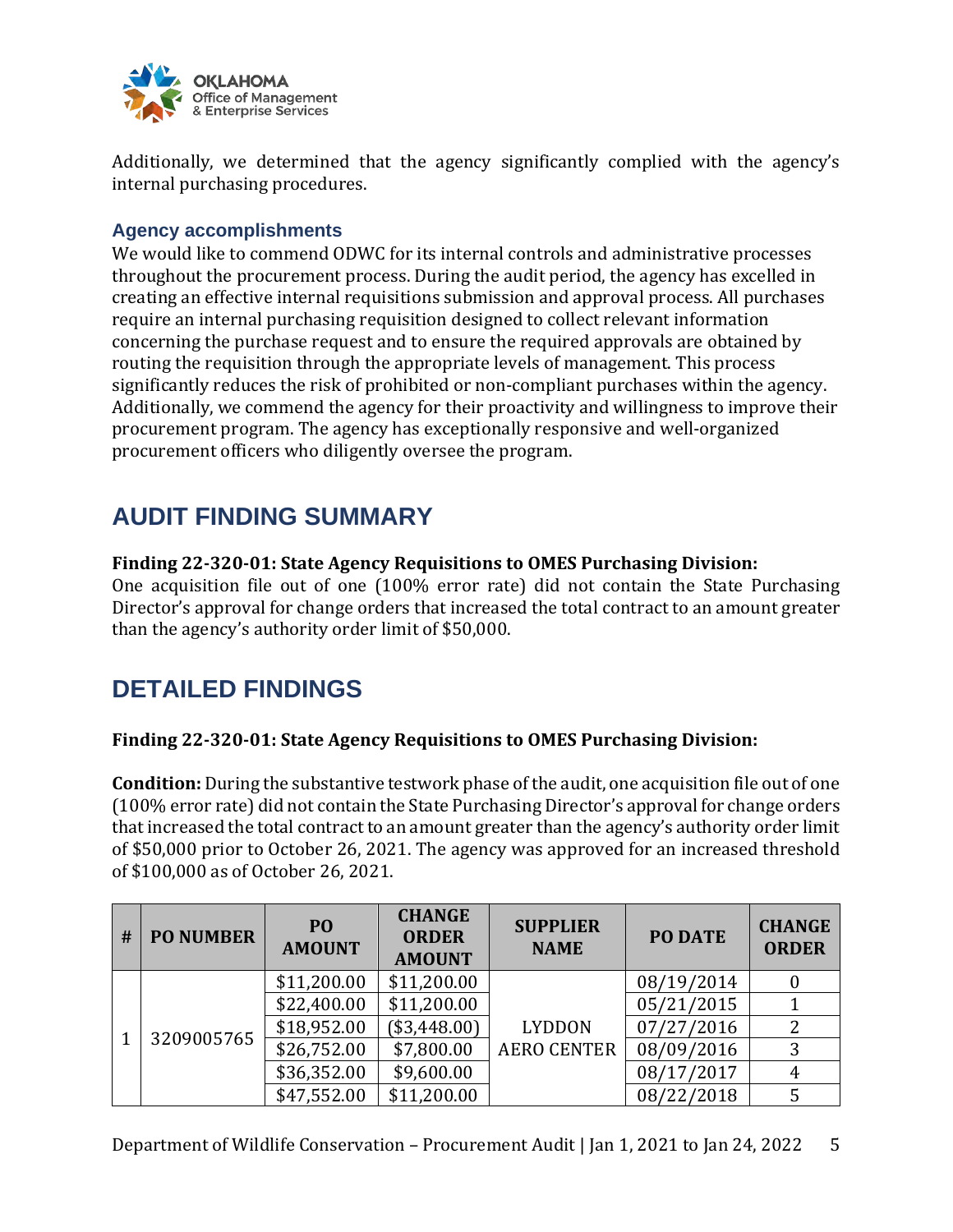

| # | <b>PO NUMBER</b> | P <sub>O</sub><br><b>AMOUNT</b> | <b>CHANGE</b><br><b>ORDER</b><br><b>AMOUNT</b> | <b>SUPPLIER</b><br><b>NAME</b> | PO DATE    | <b>CHANGE</b><br><b>ORDER</b> |
|---|------------------|---------------------------------|------------------------------------------------|--------------------------------|------------|-------------------------------|
|   |                  | \$57,152.00                     | \$9,600.00                                     |                                | 07/19/2019 | 6                             |
|   |                  | \$49,627.00                     | (\$7,525.00)                                   |                                | 07/01/2020 |                               |
|   |                  | \$59,227.00                     | \$9,600.00                                     |                                | 07/29/2020 | 8                             |
|   |                  | \$68,827.00                     | \$9,600.00                                     |                                | 07/06/2021 | 9                             |

**Cause:** Unknown.

**Effect or potential effect:** There is an increased risk that change orders can be made without proper approval leading to the potential of one individual controlling and approving the change without oversight by the proper authority allowing for the opportunity of abuse and misuse to exist.

### **Criteria:** The **Oklahoma Administrative Code Title 260 § 115-5-11. – State agency requisitions to OMES Purchasing Division** states:

A state agency shall submit a requisition to the OMES Purchasing Division whenever: (1) the agency does not have a CPO and/or approved internal purchasing procedures pursuant to the requirements of 260:115-5-3 and 260:115-5-7 and an acquisition exceeds Twenty-Five Thousand Dollars (\$25,000.00);

(2) the agency's acquisition authority has been reduced by the State Purchasing Director and the acquisition exceeds the dollar amount of the reduced acquisition authority;

(3) an acquisition exceeds the state agency's acquisition authority or

(4) a change order for a state agency acquisition would increase the total contract dollar amount above the agency's acquisition authority.

**Recommendation:** We recommend the agency develop and implement a process to ensure all documentation, including all change orders, are approved by the proper designated official in accordance with Oklahoma statutes and rules. An acquisition checklist can be helpful if put in each acquisition file to ensure all requirements have been satisfied.

### **Management's response**

**Date**: March 30,2022

**Respondent**: Accounting supervisor

#### **Response**: Concur

This purchase order was issued using a sole source document that was approved by the ODWC Director. It wasn't until change order number 6 that the total amount of the purchase order exceeded our agency acquisition authority. Each FY individually did not go over the statutory amount but as a whole it did. All change order still go through proper approvals in-house prior to the CPO adding additional funding to the purchase order. ODWC did not break separation of duties but once the CPO received

Department of Wildlife Conservation – Procurement Audit | Jan 1, 2021 to Jan 24, 2022 6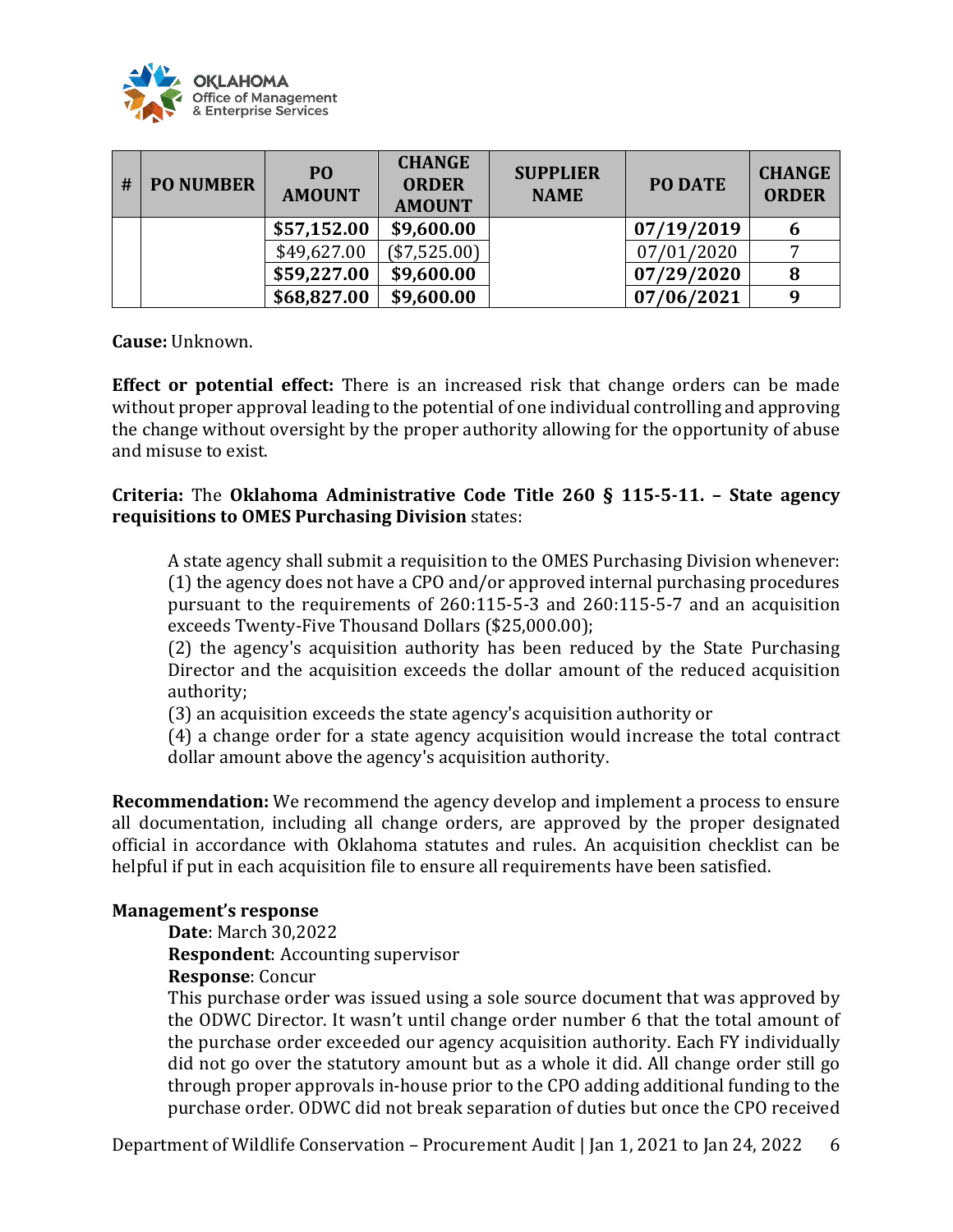

a change order that put the total over \$50K, policy was to send to Central Purchasing to process. Therefore, we concur with this finding.

**Corrective action plan**

**Contact person**: Accounting supervisor

**Anticipated completion date**: March 30, 2022

**Corrective action planned**: CPO's have been coached to verify that ODWC is not exceed statutory limits on purchase orders with multiple fiscal years on it. This is a step that has been added to the purchasing checklists currently in use.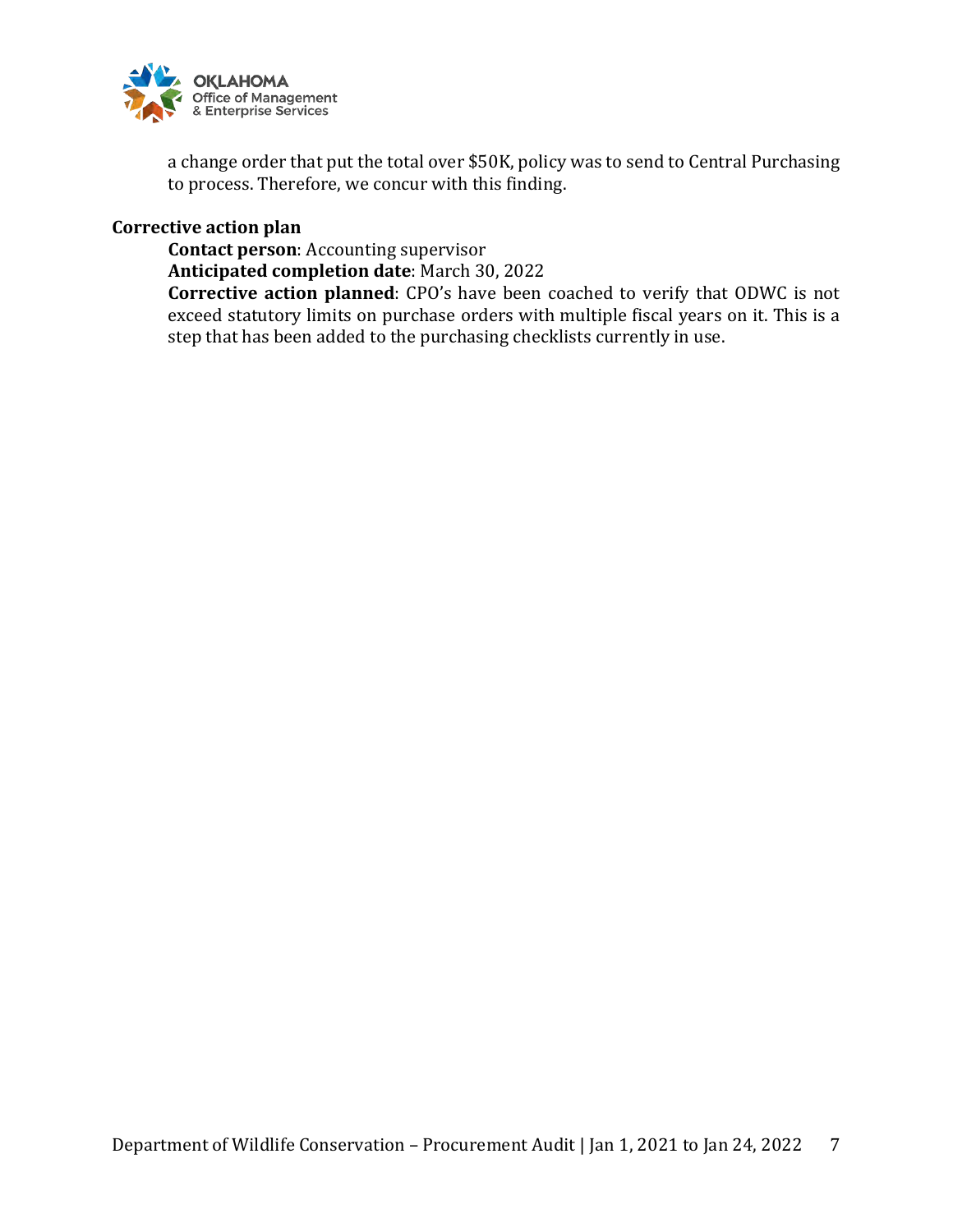

### <span id="page-7-0"></span>**APPENDIX**

### <span id="page-7-1"></span>**Methodology**

- Interviews were conducted with the agency's staff members.
- Internal controls over the procurement program were documented and evaluated.
- Procurement acquisitions were examined.
- A statistical sample of acquisitions was examined.
- Overall program compliance with the rules related to the audit objectives was evaluated.

### <span id="page-7-2"></span>**Sampling**

We used IDEA data analysis software to categorize and sample units to be tested. Below is the table depicting the sampling size per stratified category for the standard procurement acquisitions. The total population for substantive testwork was 321 acquisitions totaling \$18,902,635.17. The total sampled population for substantive testwork was 44 acquisitions totaling \$10,025,065.56. Amounts reported in the chart below are based on the initial classification within each acquisition threshold.

|                                             | <b>Acquisitions</b> | <b>Amount</b> (\$) |
|---------------------------------------------|---------------------|--------------------|
| <b>Filtered population:</b>                 | 321                 | \$18,902,635.17    |
|                                             |                     |                    |
| <b>Subpopulations:</b>                      |                     |                    |
| \$0 to \$25,000                             | 218                 | \$2,032,675.68     |
| \$25,000.01 to Agency's Purchase Limit      | 45                  | \$1,763,018.27     |
| <b>Greater than Agency's Purchase Limit</b> | 58                  | \$15,106,941.22    |
| <b>Total:</b>                               | 321                 | \$18,902,635.17    |
|                                             |                     |                    |
| <b>Samples:</b>                             |                     |                    |
| \$0 to \$25,000                             | 15                  | \$181,331.50       |
| \$25,000.01 to Agency's Purchase Limit      | 9                   | \$357,503.09       |
| <b>Greater than Agency's Purchase Limit</b> | 13                  | \$9,004,915.97     |
| <b>Auditor's discretion</b>                 |                     | \$481,315.00       |
| <b>Total:</b>                               |                     | \$10,025,065.56    |